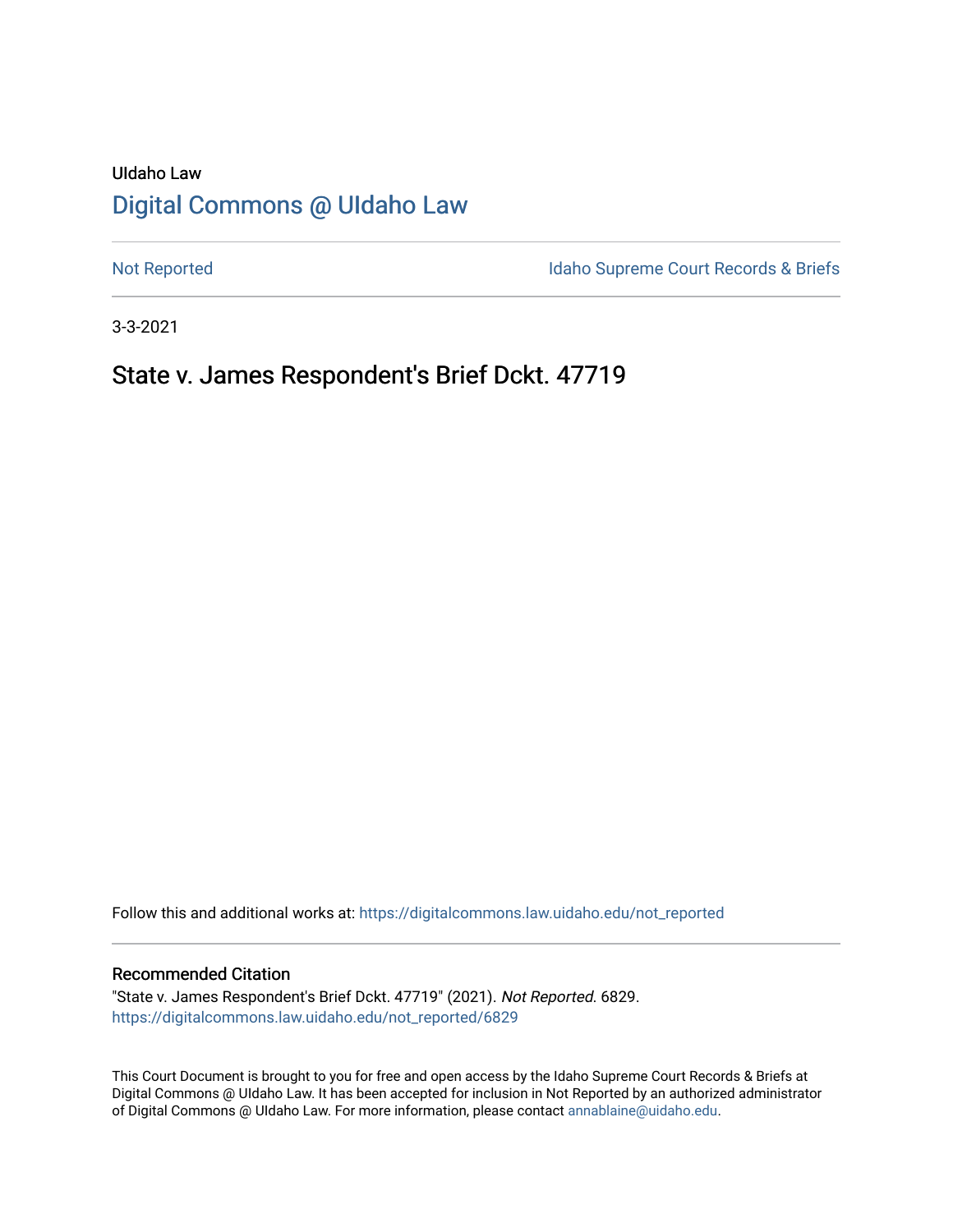Electronically Filed 3/3/2021 3:38 PM Idaho Supreme Court Melanie Gagnepain, Clerk of the Court By: Brad Thies, Deputy Clerk

LAWRENCE G. WASDEN Attorney General State of Idaho

COLLEEN D. ZAHN Deputy Attorney General Chief, Criminal Law Division

KALE D. GANS Deputy Attorney General P. O. Box 83720 Boise, Idaho 83720-0010 (208) 334-4534 E-mail: ecf@ag.idaho.gov

### IN THE SUPREME COURT OF THE STATE OF IDAHO

| STATE OF IDAHO,       |    |
|-----------------------|----|
|                       | No |
| Plaintiff-Respondent, |    |
|                       | Ad |
| v.                    |    |
|                       |    |
| CHANCE P. JAMES,      |    |
|                       | RE |
| Defendant-Appellant.  |    |
|                       |    |

 $0.47719 - 2020$ la Co. Case No. CR01-19-25472

**SPONDENT'S BRIEF** 

<u>Issue</u>

Has Chance P. James failed to establish that the district court abused its sentencing discretion by imposing the mandatory minimum sentence?

#### James Has Failed To Establish That The District Court Abused Its Discretion By Imposing The Mandatory Minimum Sentence

A jury found James guilty of one count of trafficking heroin and one count of possession of drug paraphernalia. (R., pp.94-95.) James was sentenced to a day in jail for the misdemeanor and to a fixed three-year sentence for the trafficking count (R., p.95)—the mandatory minimum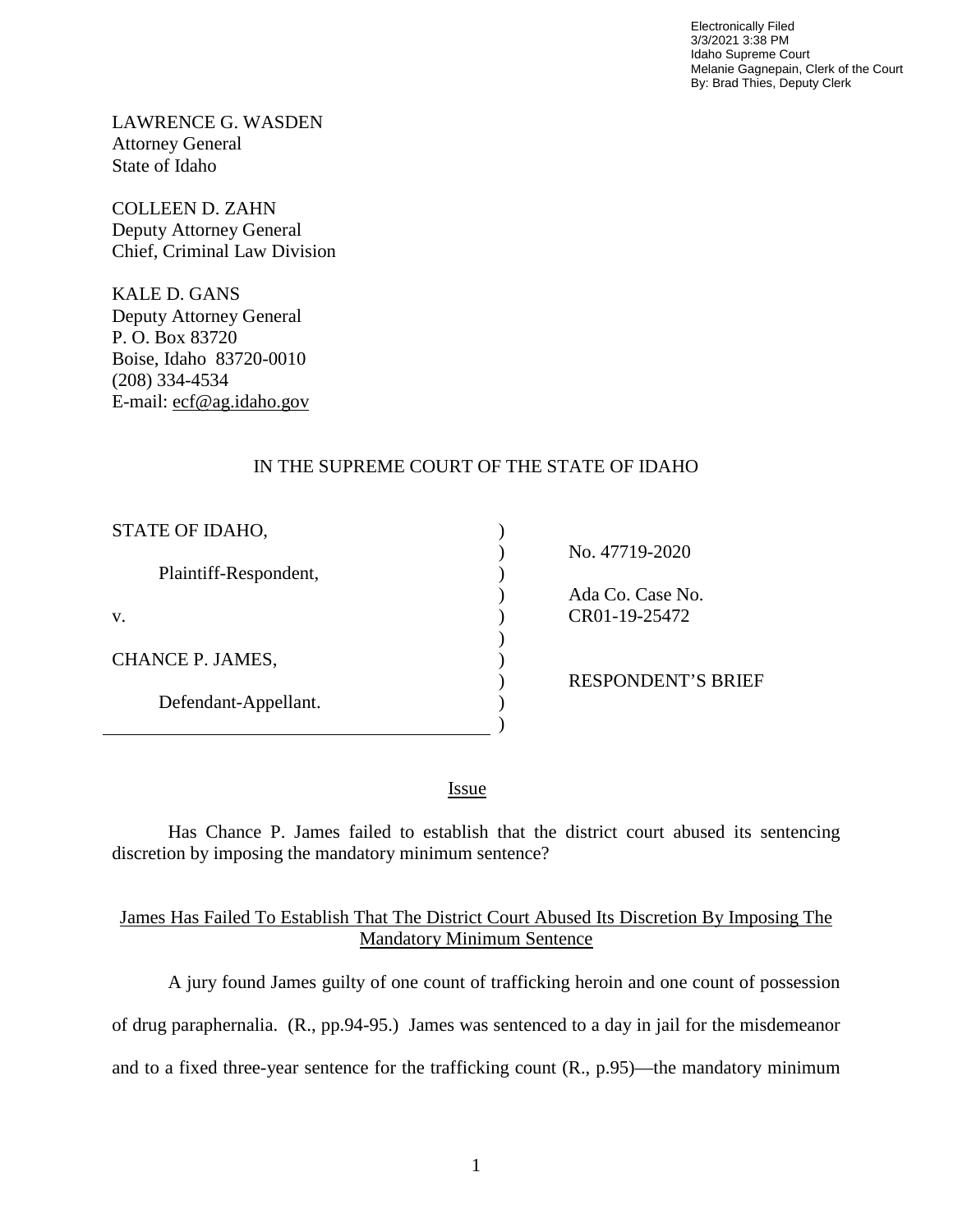based on the weight of heroin he possessed. I.C.  $\S$  37-2732B(6)(A) (providing someone trafficking "two (2) grams or more, but less than seven (7) grams" of heroin "shall be sentenced to a mandatory minimum fixed term of imprisonment of three (3) years"). James timely appealed. (R., pp.101-03.)

James argues on appeal that the district court abused its discretion by imposing an excessive sentence. (Appellant's brief, pp.3-4.) Review of the record and application of the relevant legal standards shows no abuse of discretion.

Where "a sentence is within statutory limits, an appellant has the burden of showing a clear abuse of discretion by the court imposing the sentence." State v. McIntosh, 160 Idaho 1, 8, 368 P.3d 621, 628 (2015) (internal quotation marks omitted). To carry this burden the appellant must show the sentence is excessive under any reasonable view of the facts. Id. A sentence is reasonable if it appears necessary to accomplish the primary objective of protecting society and to achieve any or all of the related goals of deterrence, rehabilitation, or retribution. Id. The district court has the discretion to weigh those objectives and give them differing weights when deciding upon the sentence. Id. at 9, 368 P.3d at 629; State v. Moore, 131 Idaho 814, 825, 965 P.2d 174, 185 (1998) (court did not abuse its discretion in concluding that the objectives of punishment, deterrence and protection of society outweighed the need for rehabilitation). "'In deference to the trial judge, this Court will not substitute its view of a reasonable sentence where reasonable minds might differ." McIntosh, 160 Idaho at 8, 368 P.3d at 628 (quoting State v. Stevens, 146 Idaho 139, 148-49, 191 P.3d 217, 226-27 (2008)). "Furthermore, '[a] sentence fixed within the limits prescribed by the statute will ordinarily not be considered an abuse of discretion by the trial court." Id. (quoting State v. Nice, 103 Idaho 89, 90, 645 P.2d 323, 324 (1982)).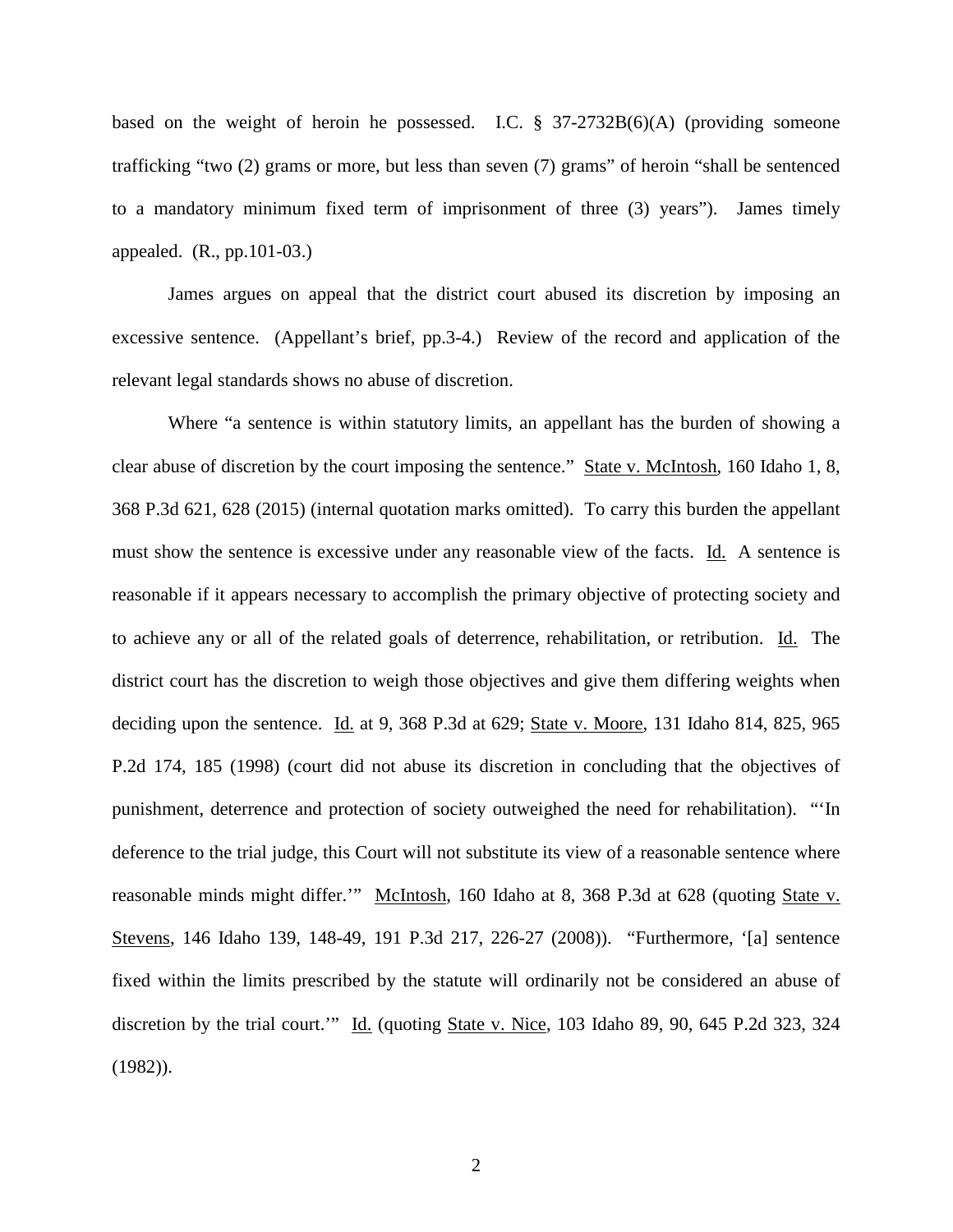James argues "the district court abused its discretion by imposing an excessive sentence." (Appellant's brief, p.4.) But he makes this claim "[m]indful of the fact that the court sentenced" him "to the statutory minimum." (Id.)

James's argument is meritless. The district court was bound to sentence James to the legislatively-set mandatory minimum; it had no power to sentence James to anything less. Nor does this Court have the constitutional authority to reduce his sentence to something below the mandatory minimum. Idaho Const. art. V, §13 (providing "the legislature can provide mandatory minimum sentences for any crimes, and any sentence imposed shall be not less than the mandatory minimum sentence so provided," and that any "mandatory minimum sentence so imposed shall not be reduced"); see also State v. Garcia-Pineda, 154 Idaho 482, 485, 299 P.3d 794, 797 (Ct. App. 2013); State v. Thiel, 158 Idaho 103, 111, 343 P.3d 1110, 1119 (2015) ("In response to the Court's holding in *McCoy*, the legislature proposed and the people adopted an amendment to Article V, Section 13 of the Idaho Constitution. Idaho Const. art. V, § 13. This amendment granted the legislature the constitutional authority to enact mandatory minimum sentences. After the amendment to Article V, Section 13, it was no longer unconstitutional for the legislature to issue a mandatory minimum sentence infringing upon the judiciary's inherent, common law authority to exercise its discretion to suspend a sentence."); State v. Pena-Reyes, 131 Idaho 656, 657, 962 P.2d 1040, 1041 (1998); State v. Rogerson, 132 Idaho 53, 56, 966 P.2d 53, 56 (1998).

James conceded this point below, correctly admitting that, "I guess the Court is bound by what the statute requires as to the mandatory minimum."  $(12/11/19 \text{ Tr}$ , p.11, L.24 – p.12, L.1.) On appeal he cites various mitigating factors (which still fails to demonstrate an abuse of discretion, insofar as the district court well considered James's addiction, work history, and prior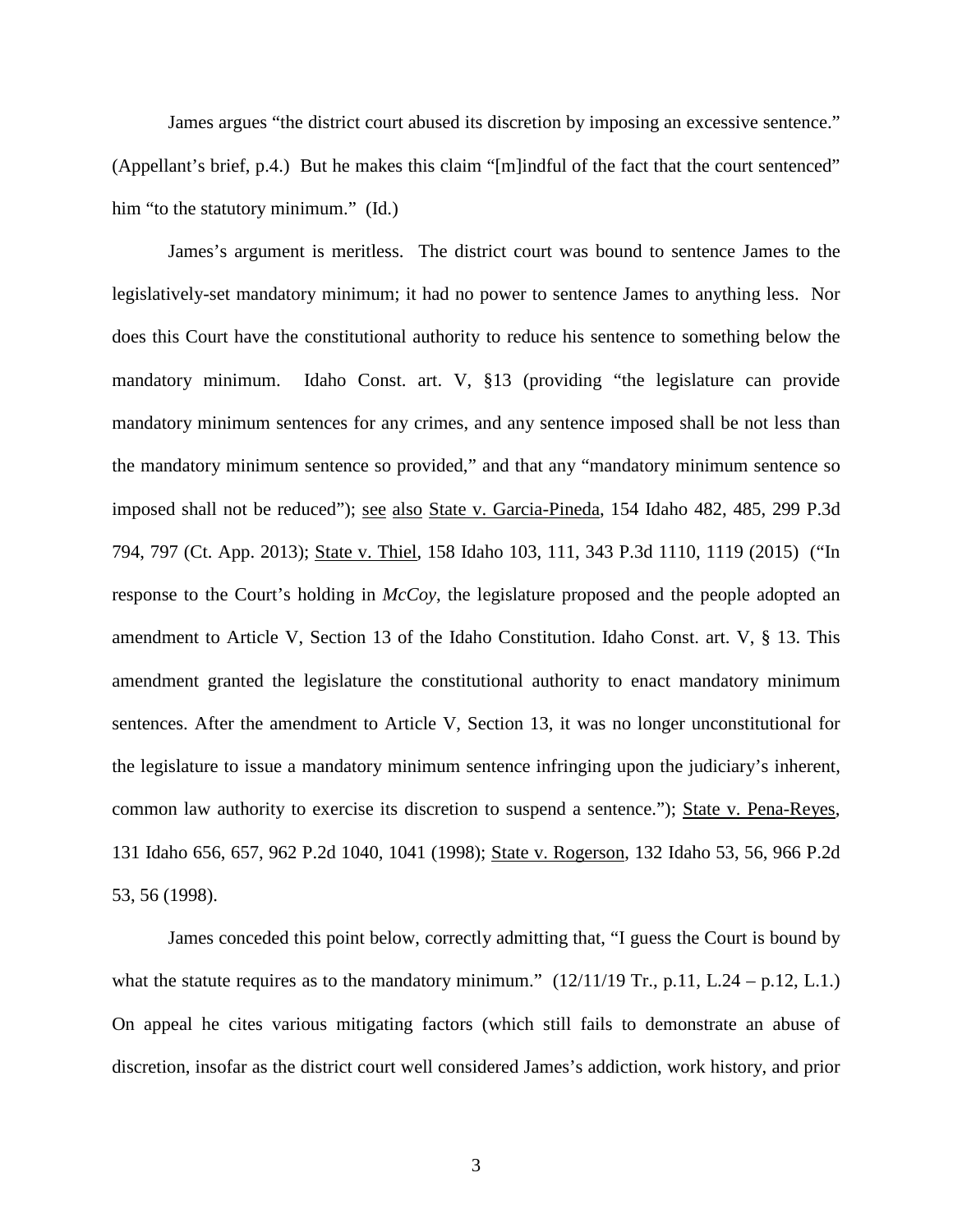record, <u>see</u> 12/11/19 Tr., p.14, L.11 – p.16, L.15), but he supplies no argument or authority showing the district court could have sentenced him to less than the mandatory minimum. Nor does he explain how this Court could reduce his sentence to something below the mandatory minimum. (See generally Appellant's brief.)

James's sentence was not excessive—indeed, he got the *shortest* sentence possible under the statute, which the district court was bound to impose. See I.C. § 37-2732B(6)(A). He fails to show an abuse of discretion.

#### Conclusion

The state respectfully requests this Court affirm James's judgment of conviction and sentence.

DATED this 3rd day of March, 2021.

 /s/ Kale D. Gans KALE D. GANS Deputy Attorney General